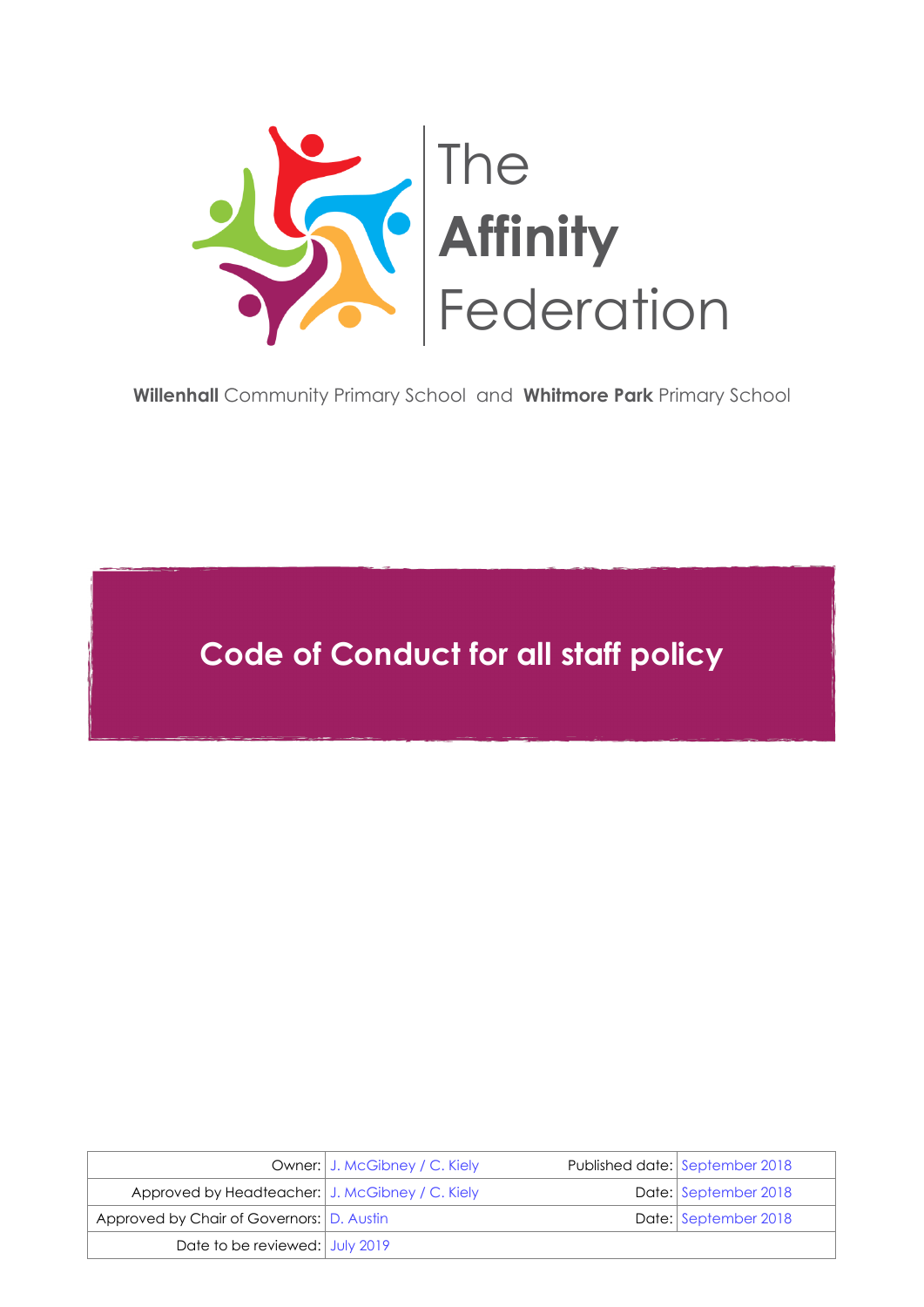# **Contents**

| 2.      |  |  |
|---------|--|--|
| 3.      |  |  |
| 4.      |  |  |
|         |  |  |
| $5.1$ . |  |  |
| 5.2.    |  |  |
| 5.3.    |  |  |
| 5.4.    |  |  |
|         |  |  |
|         |  |  |
| 8.      |  |  |
|         |  |  |
|         |  |  |
|         |  |  |
|         |  |  |
|         |  |  |
|         |  |  |
|         |  |  |
|         |  |  |
|         |  |  |
|         |  |  |

### <span id="page-1-0"></span>**1. Introduction**

This code of conduct, as adopted, applies to all those employed in schools.

This code is designed to set out required standards and help employees understand the working relationship between themselves, their managers, colleagues, pupils and members of the public to whom they deliver a service.

Employees must comply with this Code as it forms part of their terms and conditions of employment. The School believe that employees are responsible for their actions. Head Teachers/Governors/Line Managers will ensure that staff are fully briefed on the content and have access to a copy of the Code of Conduct, it is however the responsibility of all employees to read the Code. If any of the provisions contained within the Code of Conduct, related Codes of Practice or Policies are not fully understood, then the employee must, in their own interest, seek clarification from their Line Manager.

If an employee's actions or behaviour fall below the standards set out in this Code, then the School may take formal disciplinary action which may include the full range of disciplinary sanctions. Serious misconduct, criminal offences or other acts committed outside of working hours, which bring the School into disrepute or impact on the employee's ability to carry out their role, may also result in formal disciplinary action being taken, in accordance with the School procedures.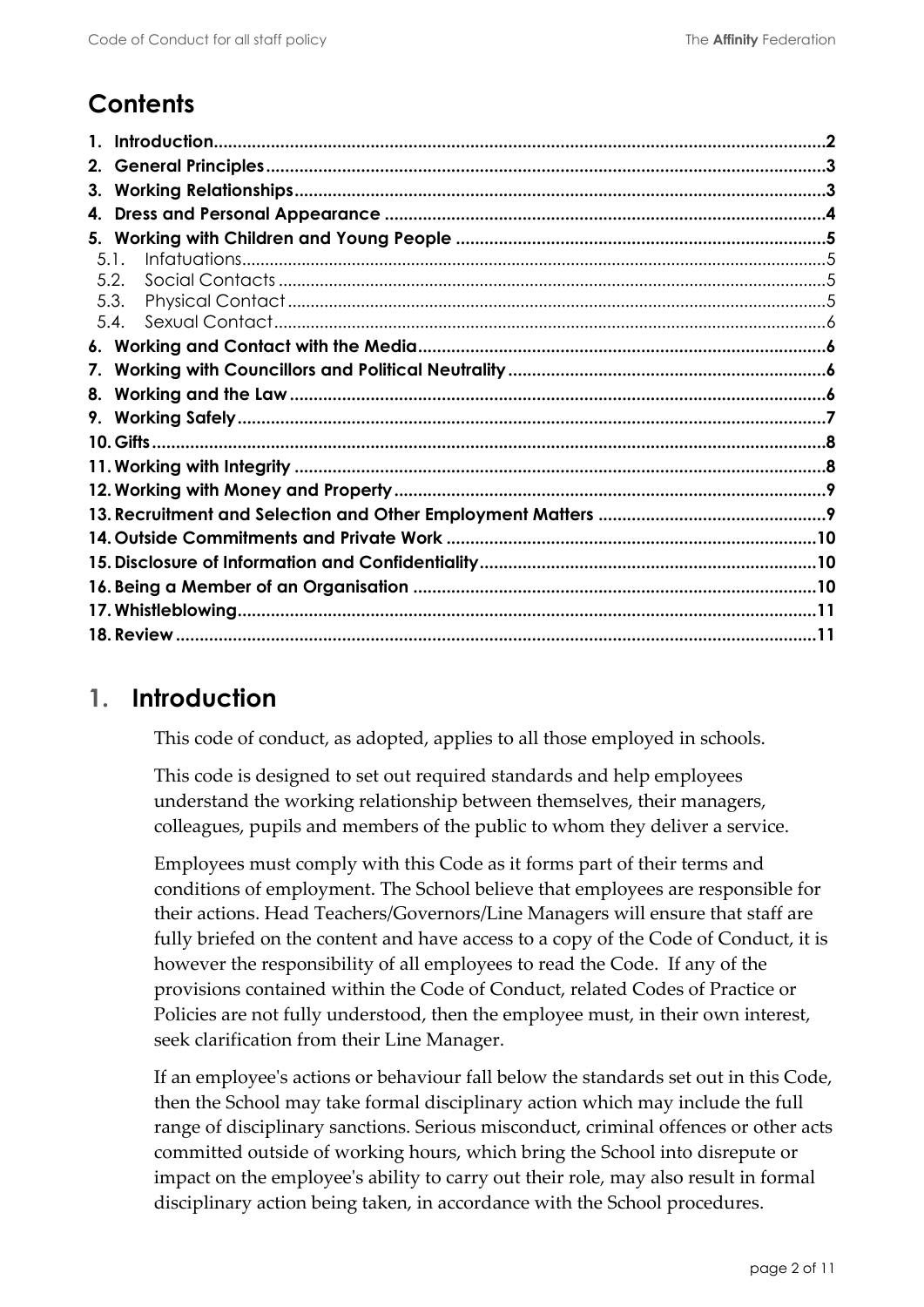# <span id="page-2-0"></span>**2. General Principles**

All employees are expected to perform their duties with honesty, integrity, impartiality and objectivity in order to give the highest possible standards of service and avoid any conduct which could compromise them and the School. Therefore, this code sets out required standards as referred to in section 1 paragraph 2 above.

Employees should comply with the rules and procedures set by the School in relation to actions and behaviours.

Employees working with young people are in a position of great trust. Serious breaches of that trust; assault or sexual misconduct or deliberate disregard of policies and procedures meant to safeguard vulnerable service users and other recipients of School services will be regarded as potential gross misconduct.

Employees have a responsibility for ensuring a safe learning environment for children and young people within the school/establishment.

Employees who believe that a colleague is acting in a way which might be harmful to the school or individual pupils, should raise the matter with the Head Teacher/Line Manager/designated person for child protection.

Employees should have regard to the School's Behaviour Management Policy to provide guidance and support in dealing with behaviour issues as they arise.

Employees should not demean or undermine pupils, their parents, carers or colleagues or display any discriminatory behaviour.

Employees should comply with statutory provisions, which support the wellbeing and development of pupils.

Employees must not enter into a personal relationship with pupils at the school or conduct improper relationships with pupils through, for example mobile phone, email and Internet chat rooms/websites.

Employees should not bring the reputation and standing of the School into disrepute.

# <span id="page-2-1"></span>**3. Working Relationships**

All employees have a right to be treated with dignity at work. Staff should always respect their colleagues, the pupils and the reputation of the School.

All employees are expected to follow the School's policies on equality and diversity. All forms of harassment, including racial and sexual harassment, and harassment on the grounds of disability, religion, sexuality, age, gender, political affiliation or membership of a trade union are unacceptable.

All forms of bullying, including threats or verbal aggression towards colleagues is unacceptable and will be dealt with seriously by the School.

If there are work related issues, which cannot be resolved informally with another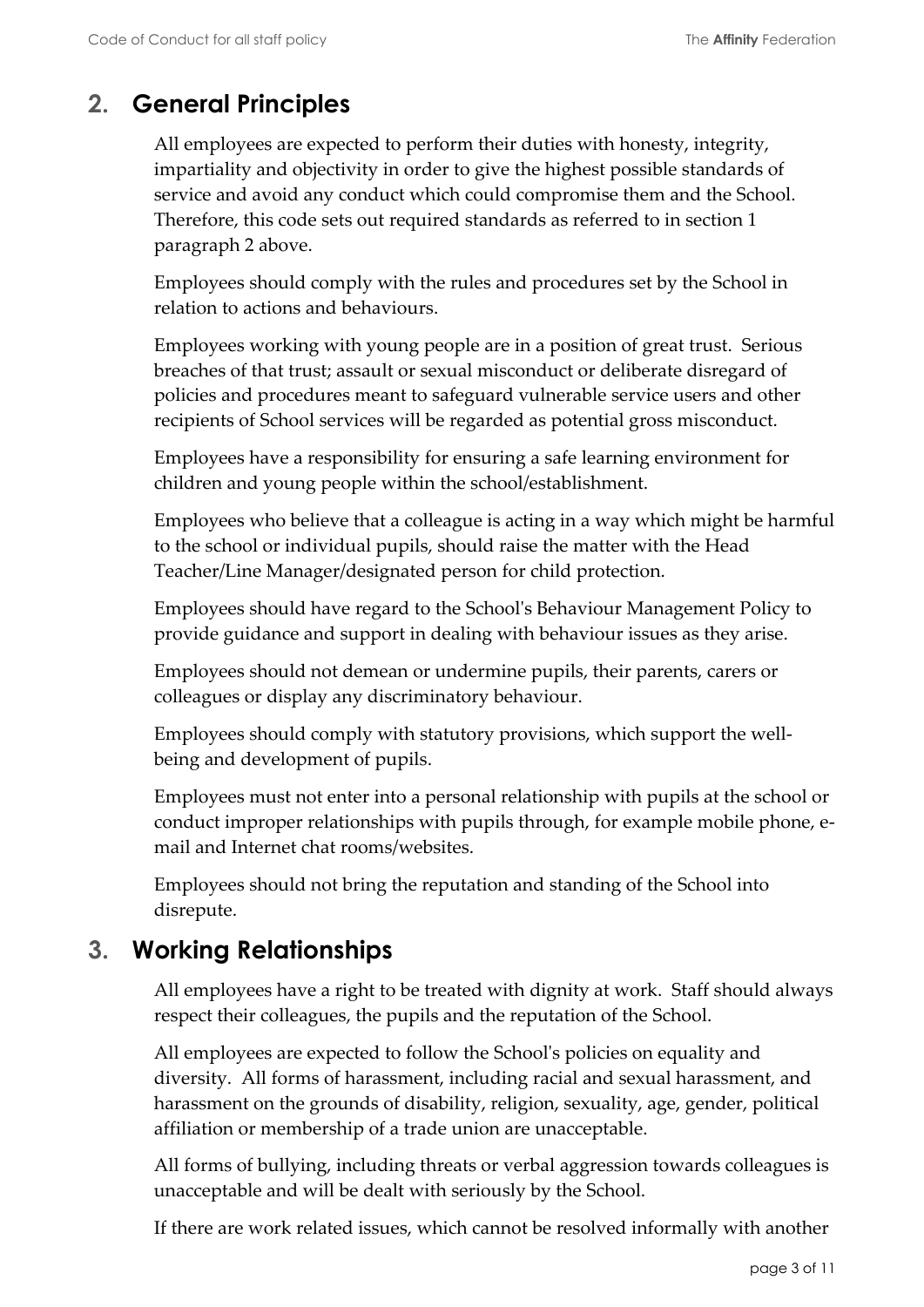colleague, the Line Manager should be advised.

Employees should not be involved in decisions relating to any discipline, promotion, performance development review, or pay progression of any employee who is a relative, or with whom they have a close personal relationship. If an employee develops a close personal relationship where a conflict of interest might arise they should notify their Line Manager/HR Provider.

Employees should maintain an effective and professional working relationship with their colleagues and Line Manager.

Employees should participate in initiatives designed to improve the efficiency and effectiveness of service delivery.

School/Statutory policies, procedures and codes of practice should be followed at all times.

An employee should never conceal a matter that should be reported, or damage, alter or falsify any document, form or record.

It is the responsibility of the employee that if their personal circumstances change, i.e. change of address or home telephone number, they should inform a member of the school's/service's Administrative team/their Line Manager and make the relevant changes via Resource Link or inform Employment Services if necessary.

#### <span id="page-3-0"></span>**4. Dress and Personal Appearance**

All employees act as ambassadors for the school and role models for the pupils, therefore an acceptable standard of dress and appearance is required for the workplace.

Whilst at work, employees must be clean and tidy and ensure good personal hygiene. Where particular clothing is provided for health, safety and hygiene and/or uniform purposes, it must be worn. Name badges and identity passes must be worn whilst on school premises.

All employees are expected to wear smart dress at all times. Clothes should provide sufficient bodily cover not to be offensive and should not present a risk to health and safety. With this in mind the following guidelines must be adhered to:

- No flip flops or mule type shoes
- No miniskirts or shorts (dress shorts to the knee are permitted)
- No sleeveless vest tops or t shirts
- No low cut blouses, shirts or tops and no thin spaghetti string tops
- No jeans or denim skirt/shorts
- No see through clothing

Employees engaged in teaching physical activities with the children are expected to wear appropriate clothing i.e. Training shoes, track suits etc. whilst undertaking this activity. However it is expected that employees change in to smart dress as soon as is practical.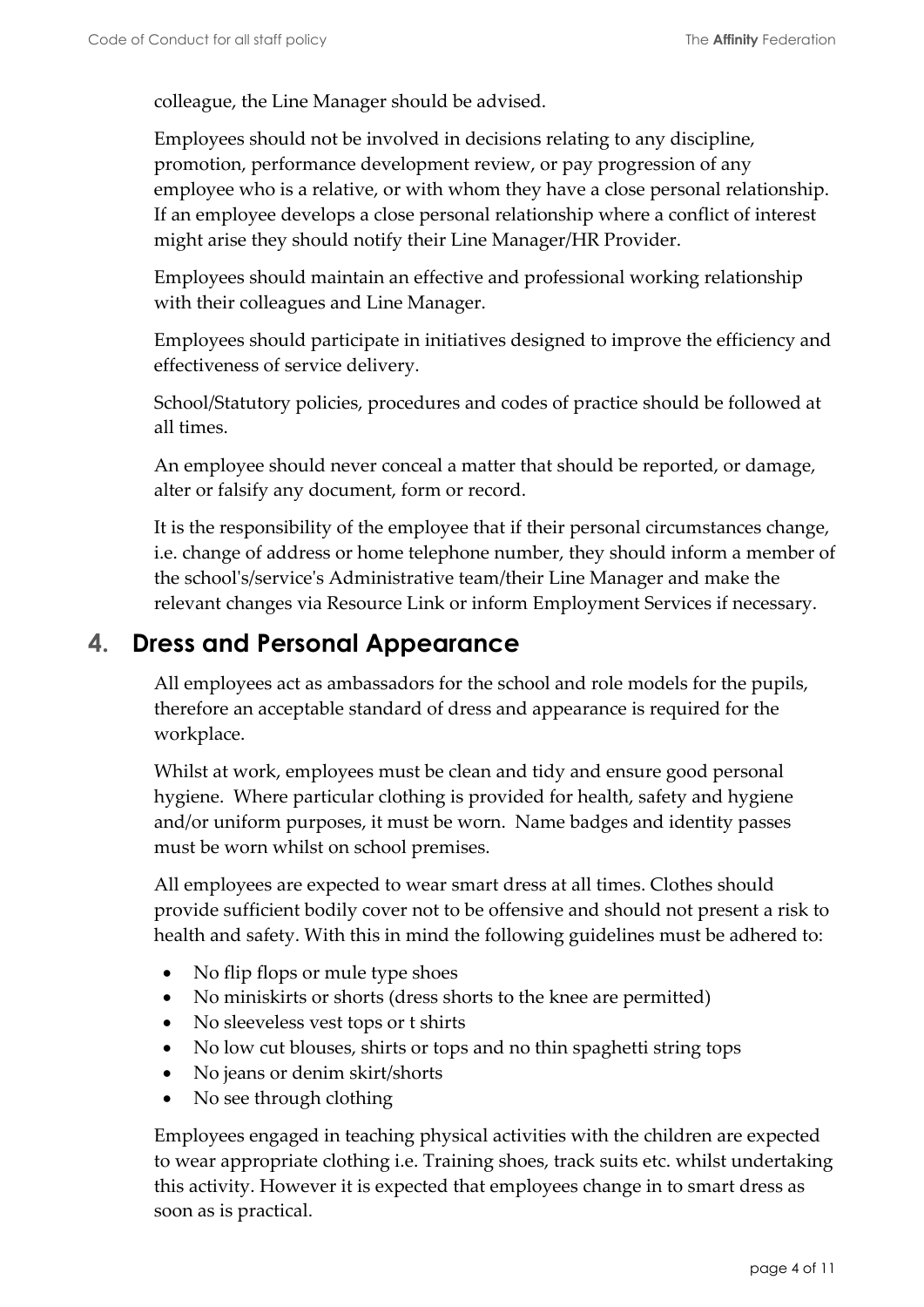Within these general guidelines, clothes worn for cultural, religious or traditional reasons, whether on a day to day basis or to mark particular occasions will normally be acceptable at the Head Teacher's discretion.

Employees who have tattoos must ensure that tattoos with inappropriate wording and pictures are covered with clothing at all times. Employees are expected to cover any tattoos if asked to do so by the Head Teacher.

## <span id="page-4-0"></span>**5. Working with Children and Young People**

#### <span id="page-4-1"></span>**5.1. Infatuations**

Occasionally, a child or young person may develop an infatuation with an adult who works with them. When this does occur, words or actions may be misinterpreted. An employee, who becomes aware that a child or young person is developing an infatuation, should discuss this at the earliest opportunity with their Line Manager so appropriate action can be taken to avoid any hurt, distress or embarrassment.

#### <span id="page-4-2"></span>**5.2. Social Contacts**

Employees should not seek to have social contact with a child or young person or their families unless the reason for this contact has been firmly established and agreed with their Line Manager. If a parent or child seeks to establish social contact, or if this occurs coincidentally, the employee should exercise their professional judgement in making a response but should always discuss the situation with their Line Manager. Such examples could be related to internet social networking sites (i.e. being asked to be a 'friend' on 'Facebook')

Employees should gain permission from their Line Manager if there is a need for them to give their personal details such as home/mobile phone number; home or email address to a child or young person. Under normal circumstances this would be discouraged because of the potential implications from such an action. The process of gaining permission examines the reason for the need and allows it to be 'noted' - in the interest of seeking to protect the employee.

#### <span id="page-4-3"></span>**5.3. Physical Contact**

There are occasions when it is entirely appropriate for employees to have some physical contact with the child or young person with whom they are working, for example those who teach PE, Games, Drama or who offer music tuition. However, it is crucial that in all circumstances, employees should only touch children in ways which are appropriate to their professional or agreed role and responsibilities.

When physical contact is made with a child this should be in response to their needs at the time, of limited duration and appropriate to their age, stage of development, gender, ethnicity and background.

In all circumstances where a child or young person initiates inappropriate physical contact, employees should sensitively deter the child and help them understand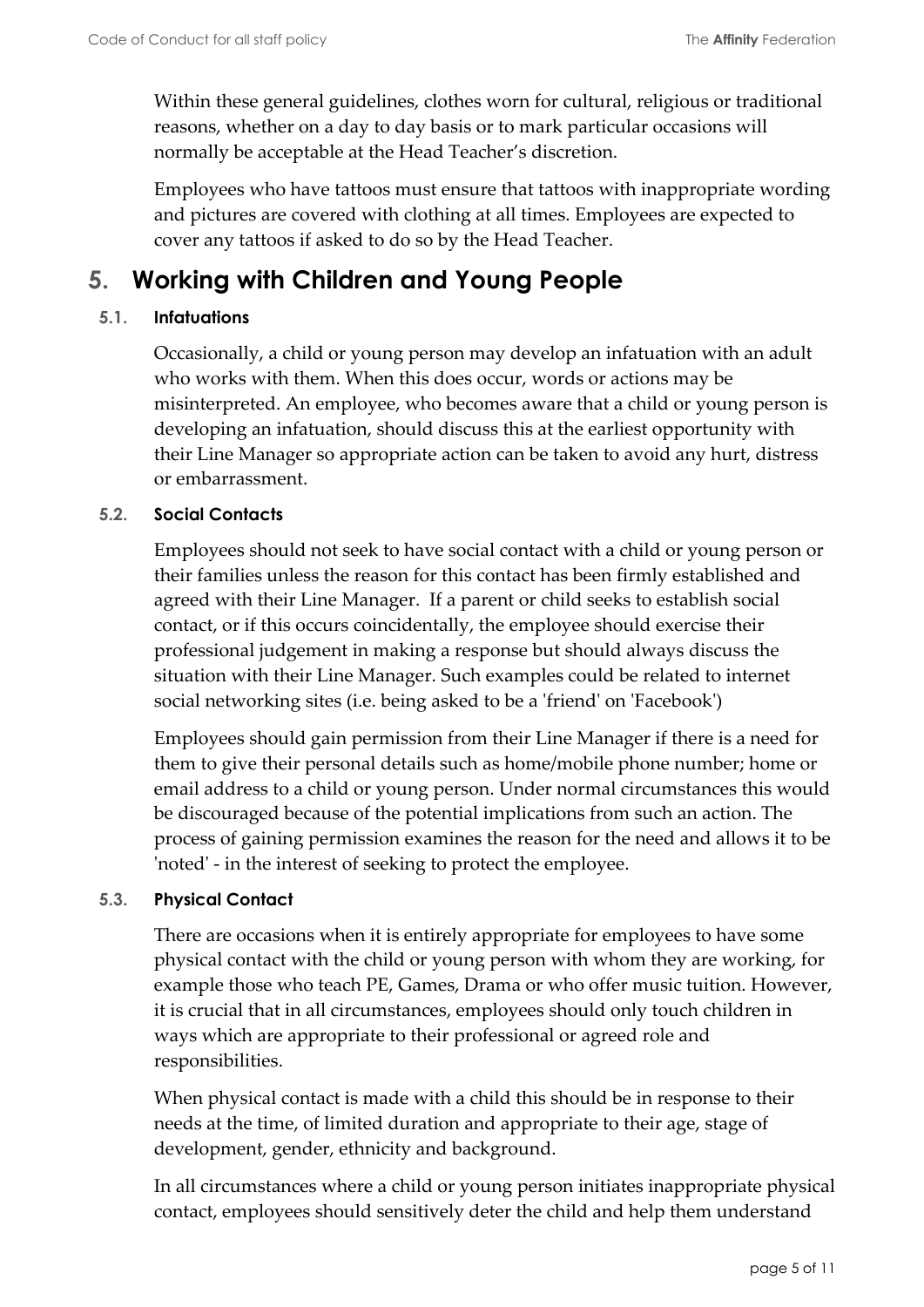the importance of personal boundaries and must always report such circumstances to their Line Manager.

#### <span id="page-5-0"></span>**5.4. Sexual Contact**

It is an offence for a person over 18 to have a sexual relationship with a child under 18 where that person is in a position of trust in respect of that child, even if the relationship is consensual. This applies where the child is in full-time education and the person works in the same establishment as the child, even if s/he does not teach the child. The sexual activity referred to does not just involve physical contact it may also include non-contact activities.

Any sexual activity between an employee and a child or young person with whom they work may be regarded as a criminal offence and will always be a matter for disciplinary action.

### <span id="page-5-1"></span>**6. Working and Contact with the Media**

Employees should refer requests for this type of 'information' to their Line Manager in the first instance.

Employees who write or give interviews must ensure that they make it clear that they are not representing the School's view and do not bring the School into disrepute.

They should not publicise material which is confidential or against the School's/any employee's interest.

### <span id="page-5-2"></span>**7. Working with Councillors and Political Neutrality**

Employees should never directly or indirectly seek the support of any Councillor when they are making an application for further employment within the Local Authority.

Employees must not use members to bypass formal Local Authority procedures in any way.

If an employee develops a close personal relationship where a conflict of interest might arise they should notify their Line Manager.

Employees must not allow their personal or political opinions to interfere with their work. Certain posts are 'politically restricted' and subject to statutory requirements. Teachers, Head Teachers and Lecturers are exempt from political restrictions under s2 (10) LGHA, and will not be regarded as holding a politically restricted post whatever their role or remuneration level.

#### <span id="page-5-3"></span>**8. Working and the Law**

Employees have a duty at all times to uphold the law.

Teaching is a notifiable occupation, which means that the police report any conviction or caution given to a teacher to the Department for Education (DFE).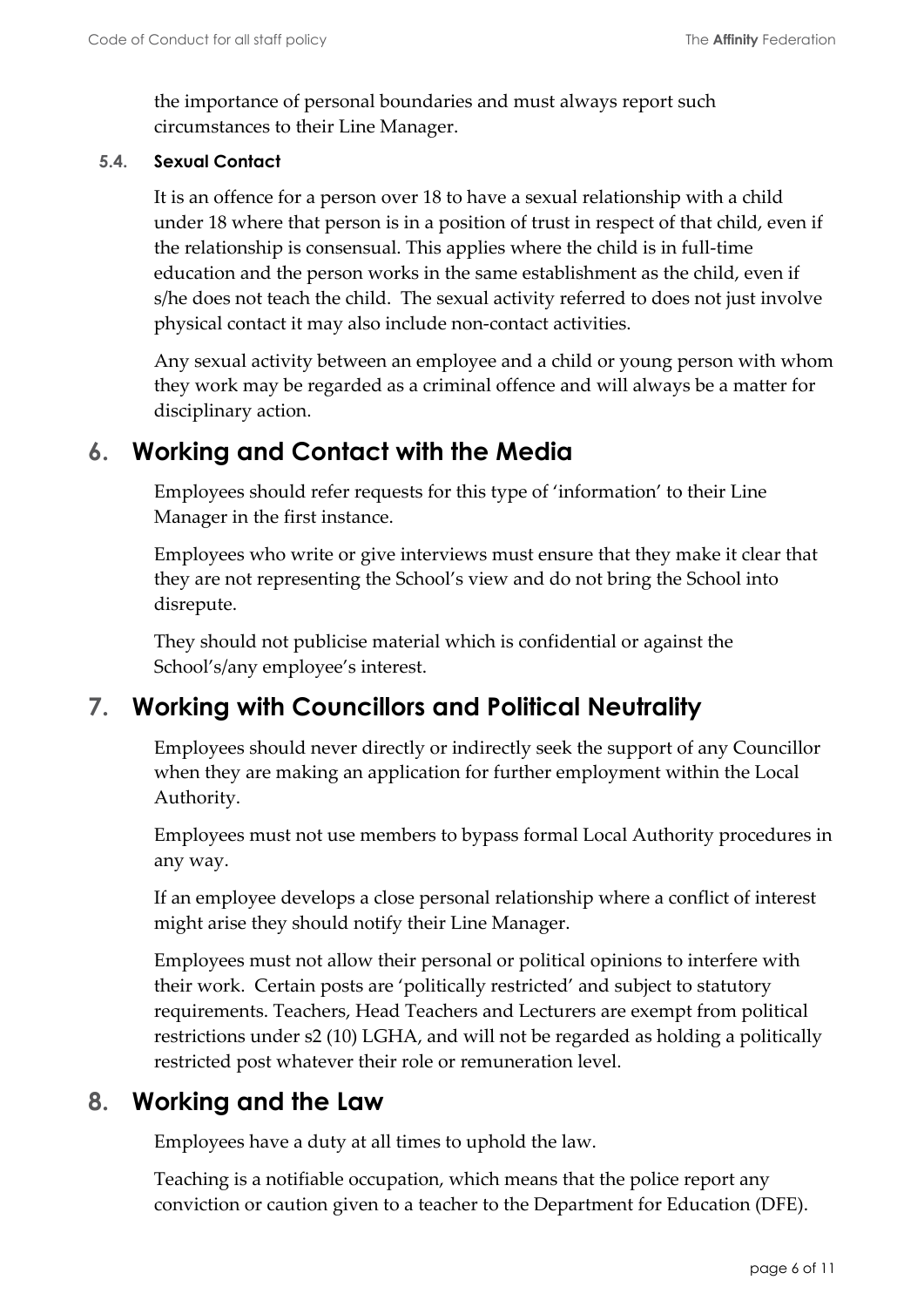Offences involving a risk of harm to children or to vulnerable adults are considered by the Disclosure and Barring Service (DBS) All other convictions and cautions are passed to The Teaching Agency which has a role in determining if a caution or criminal offence is relevant to a teacher's registration.

An employee should inform their Line Manager if they are charged with any offence, including driving offences and if they receive any criminal conviction. The Line Manager will then consider if any follow up action is necessary and decide if the matter should be referred and considered at a disciplinary hearing. Some offences would be classed as serious and would fall under the definition of gross misconduct.

Employees must comply with the requirements of statutory bodies relating to the examination, assessment and evaluation of pupil achievement and attainment. They must not alter, falsify or add to; scripts for SAT's, and should not provide unauthorised photocopies of forthcoming examination papers to students.

## <span id="page-6-0"></span>**9. Working Safely**

It is the duty of all employees to take reasonable care of their health and safety and that of others who are affected by what they do or do not do. They should also ensure that they keep up to date with health and safety guidance as provided by the employer.

Employees working in one to one situations with children and young people may be more vulnerable to allegations. They should therefore assess the need to have another adult present, and consider the location and facilities to ensure their own security and safety and that of the child/young person.

An employee should use any safety clothing and equipment provided by the employer that is needed in their role and ensure that the equipment is not misused, neglected or damaged.

An employee must report any accident or "near misses" they have at work as soon as possible and accurately complete an accident report form, this includes verbal and physical assaults.

Employees must take reasonable care of pupils under their supervision with the aim of ensuring their health and safety. (Also refer to 'Policy & Guidance on Educational Visits' available within the School).

Alcohol should not be consumed during the working day unless agreed beforehand by the appropriate Line Manager for a specific occasion. Employees should make sure that if they do drink alcohol at any time when they are off duty, it does not affect their ability to carry out their work or in any way damage the reputation of the School.

Employees should not take any non-medical substance, such as drugs, that may affect their performance at work. Prescribed drugs may be taken but if a GP gives an employee any medication that may have a negative effect on their performance,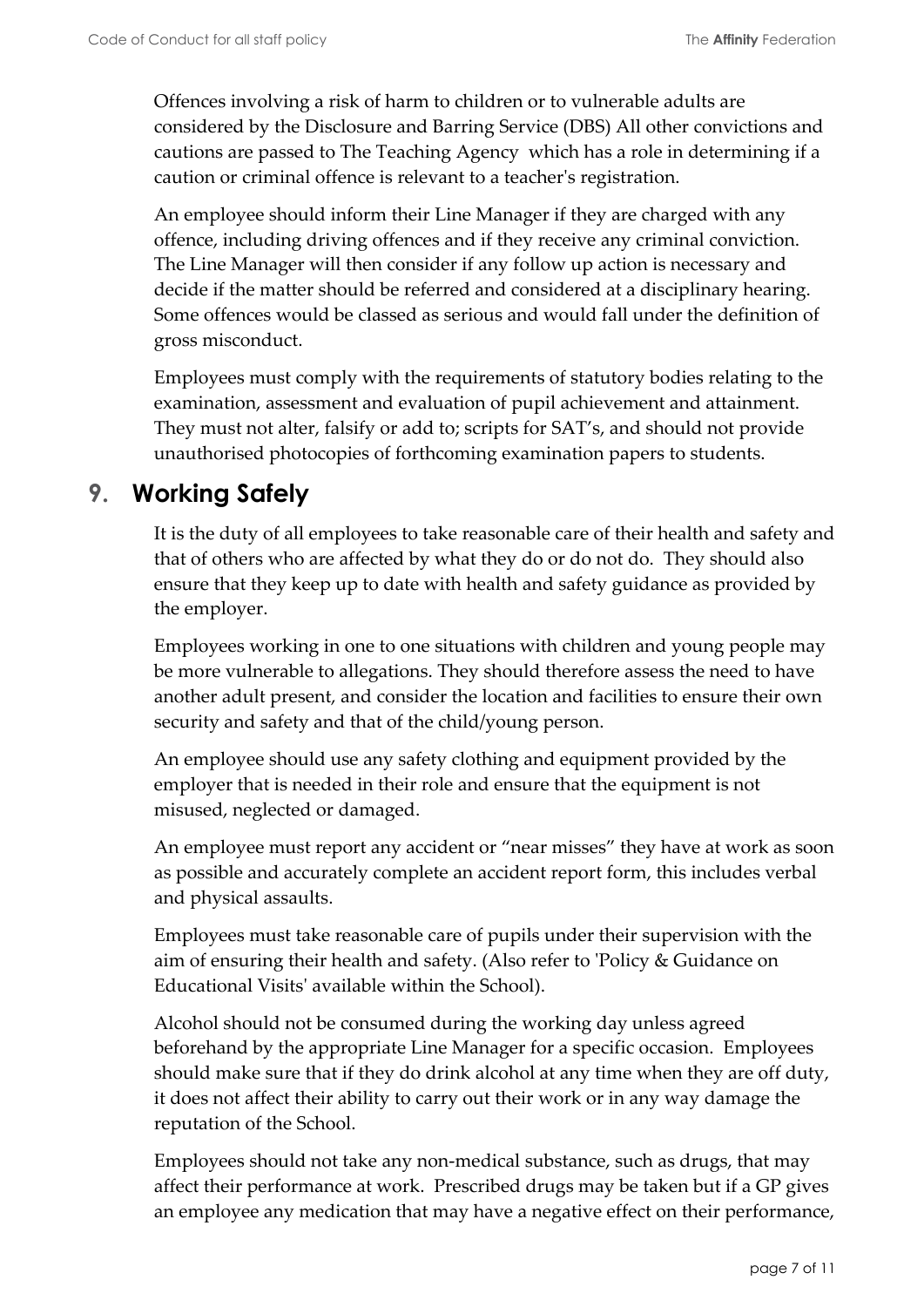they should tell their Line Manager in confidence. The use of illegal substances may not only result in formal action, including the possibility of summary dismissal, but may also be reported to the police.

The Local Authority operates a No Smoking Policy. This applies to all Local Authority premises and those where Council services are provided. It also applies when transporting service users in Local Authority or private vehicles and to visits to service users in their own homes or other establishments.

#### <span id="page-7-0"></span>**10. Gifts**

An employee's actions must not be influenced by offers of gifts or hospitality and must not give the impression to another member of staff, parent, pupil or service user that they are influenced in this way.

Employees should only accept gifts of a modest and token value (i.e. less than £10).

Employees should not accept a gift of hospitality from anyone who is, or may be in the foreseeable future, tendering for any contract with the School or may be seeking employment with the School. Employees should decline any offer of hospitality if they think the giver has an ulterior motive.

If employees accept any bribes from an individual (e.g. parent) that provides the School with goods or services, they may be guilty of corruption. Employees should **inform** their Head Teacher/Line Manager if anyone tries to bribe them or if there is evidence of improper behaviour by others.

The giving of gifts or rewards to children or young people should be part of an agreed policy for supporting positive behaviour or recognising particular achievements. The giving of a personal gift for a specific reason is only acceptable practice where, in line with the agreed policy, the employee has first discussed this with their Line Manager.

Employees should be cautious when selecting children and/or young people for specific activities or privileges to avoid perceptions of favouritism or unfairness. Methods and criteria for selection should always be transparent and subject to scrutiny.

## <span id="page-7-1"></span>**11. Working with Integrity**

If a school wishes to sponsor an event or service, no employee, relative or friend should benefit from such sponsorship in a direct way without there being full disclosure to, and prior approval by the Head Teacher/Line Manager.

Employees are required to declare to the Line Manager, any pecuniary interests which could conflict with the School's interests, including any Directorships or equivalent position, which they may hold.

Deliberately giving false information on claims such as mileage, travel/subsistence allowances, self-certification forms or attendance records will be deemed as fraud.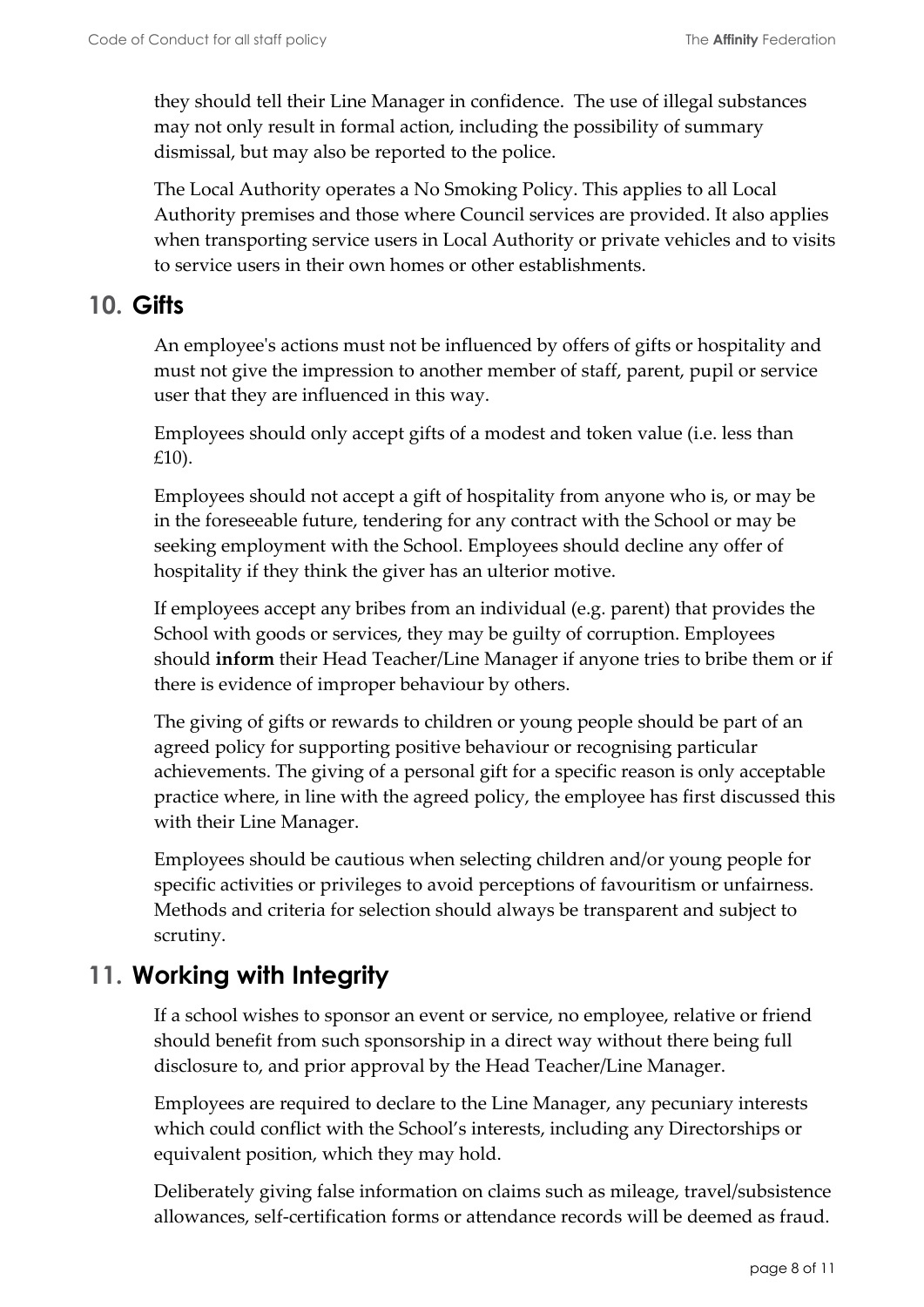All documents/forms/records should be completed honestly.

Activities/private interests/outside employment, which employees may participate in when they are not at work, must not bring the School into disrepute. Employees should not put themselves in a position which could result in public confidence in the School being weakened.

### <span id="page-8-0"></span>**12. Working with Money and Property**

Employees should ensure that they use school funds entrusted to them in a responsible and lawful manner.

Financial and Accounting procedures within the School should be followed at all times.

The School's property such as stationery, photocopiers etc. may be used for School business only, unless permission has been given for other use. Facilities such as telephones, mobile phones, Internet, e-mail and other ICT facilities can only be used in accordance with the School/Council policy e.g. use of facilities by recognised trade unions and/or with the permission of the Line Manager.

Employees should follow School's policy and procedures on computer virus protection. A virus, which is maliciously hidden in a programme, can corrupt and damage computer files and discs. Employees need to be made aware that if they knowingly introduce a computer virus, this is not just a contravention of expected behaviour within their employment, they are breaking the law.

Employees should ensure that they follow the schools security procedures in relation to the use of computers and the proper management of computer held information. Particular care must be taken to observe established procedures when using passwords and logging on and off. Employees should never share a password or similar security device that may lead to unauthorised access to the Schools systems or property.

Employees should gain proper prior approval from the owner of the copyright before copying computer programmes (software) and other literature for personal use as it is an offence (Copyright, Designs and Patents Act 1988).

Employees should return any property or equipment which they have been allowed to borrow by the school as soon as they leave their job or when requested by their Line Manager.

### <span id="page-8-1"></span>**13. Recruitment and Selection and Other Employment Matters**

If employees are involved in recruitment and selection they are expected to ensure that all appointments are made strictly on the basis of merit in accordance with the School's recruitment and selection process. Employees should not be involved in an appointment where they are related to an applicant, or have a close personal relationship outside work with him/her.

Any reference provided by a Line Manager in relation to another employee on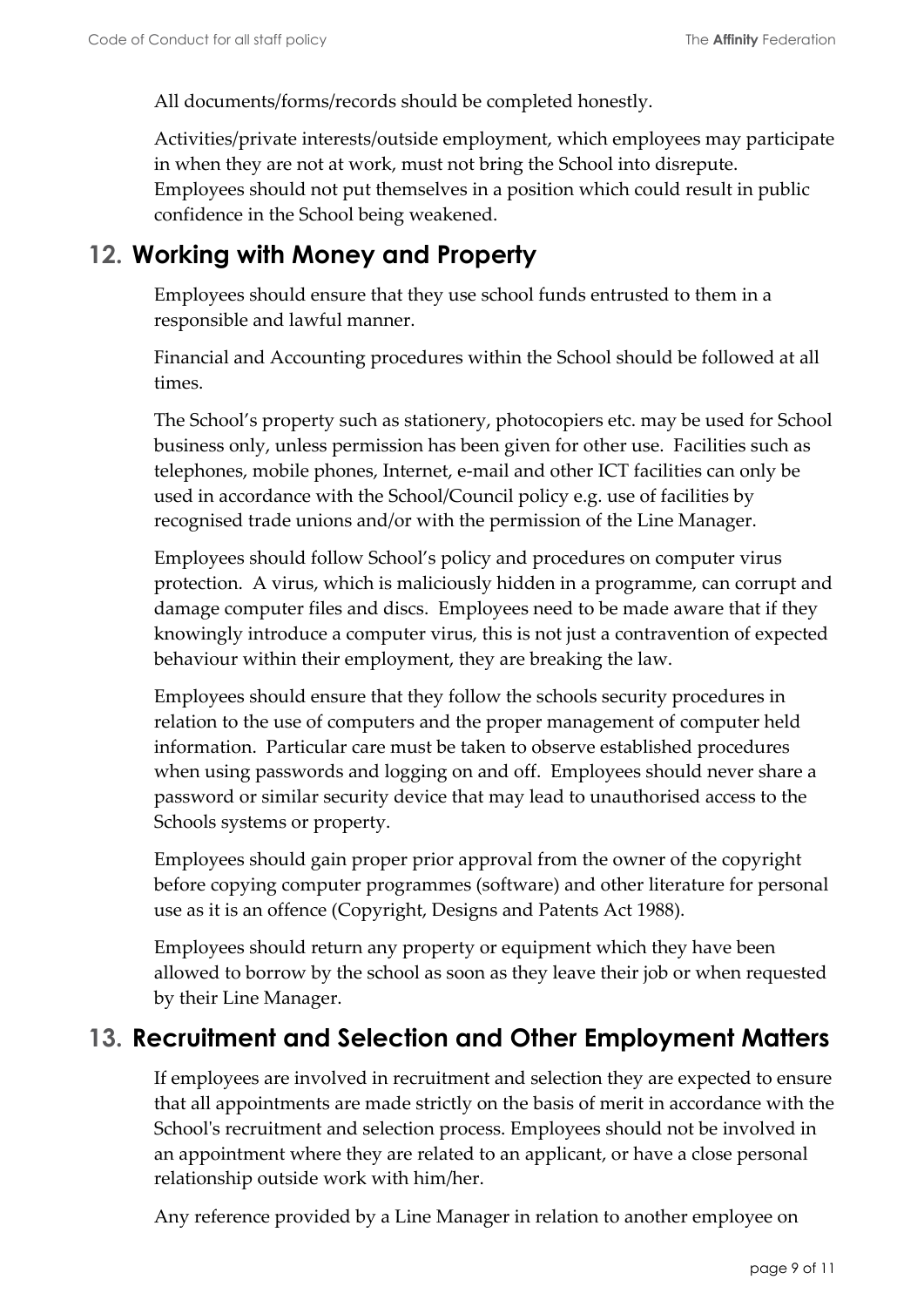behalf of the School, whether it is written or verbal, should be factual and give an honest representation of the experience, skills, abilities and/or other qualities of that employee.

Employees must not misuse or misrepresent their professional position, qualifications or experience, nor should they falsify a reference.

## <span id="page-9-0"></span>**14. Outside Commitments and Private Work**

Employees should notify their Line Manager before taking up any outside employment. The Line Manager should assess if the nature of the work might be seen to conflict with the interests of the School and advise accordingly.

Any secondary employment cannot be carried out by employees during the time the school employs them (i.e. when they should be in attendance at the school/undertaking work for the school under their contract of employment for those specific hours), which includes periods of sickness absence.

Employees should follow the appropriate guidance as referred to in section 12, paragraph 6 above on the ownership of intellectual property or copyright created during their employment.

## <span id="page-9-1"></span>**15. Disclosure of Information and Confidentiality**

Employees may have access to confidential information about children and young people in order to undertake their responsibilities. In some circumstances they may have access to or be given highly sensitive or private information. These details must be kept confidential at all times and only shared when it is in the interests of the child to do so. They should gain the permission of the Line Manager before disclosing this information to any unauthorised party, in order to protect the employee from any accusations of inappropriate use.

Information held by the School in relation to staff and pupils may be subject to the provision of the Data Protection Act. Employees should never put themselves in the position where the disclosure of information puts themselves, a colleague, a pupil or the reputation of the school/service at risk.

Employees should respect the confidentiality of School/Service meetings and the contents of any confidential School/Service documents.

## <span id="page-9-2"></span>**16. Being a Member of an Organisation**

Employees should ensure that their membership or involvement with any external organisation does not lead to an actual or perceived (maybe because of its nature and maybe because it is in the 'public domain') conflict of interest with their position as an employee of the school, or conflict with the school's policies/objectives or damage to the school's reputation. It is important to avoid any perception that advice, guidance, or decisions for which they are responsible could be influenced by their membership of a particular organisation. This does not apply to membership of a trade union.